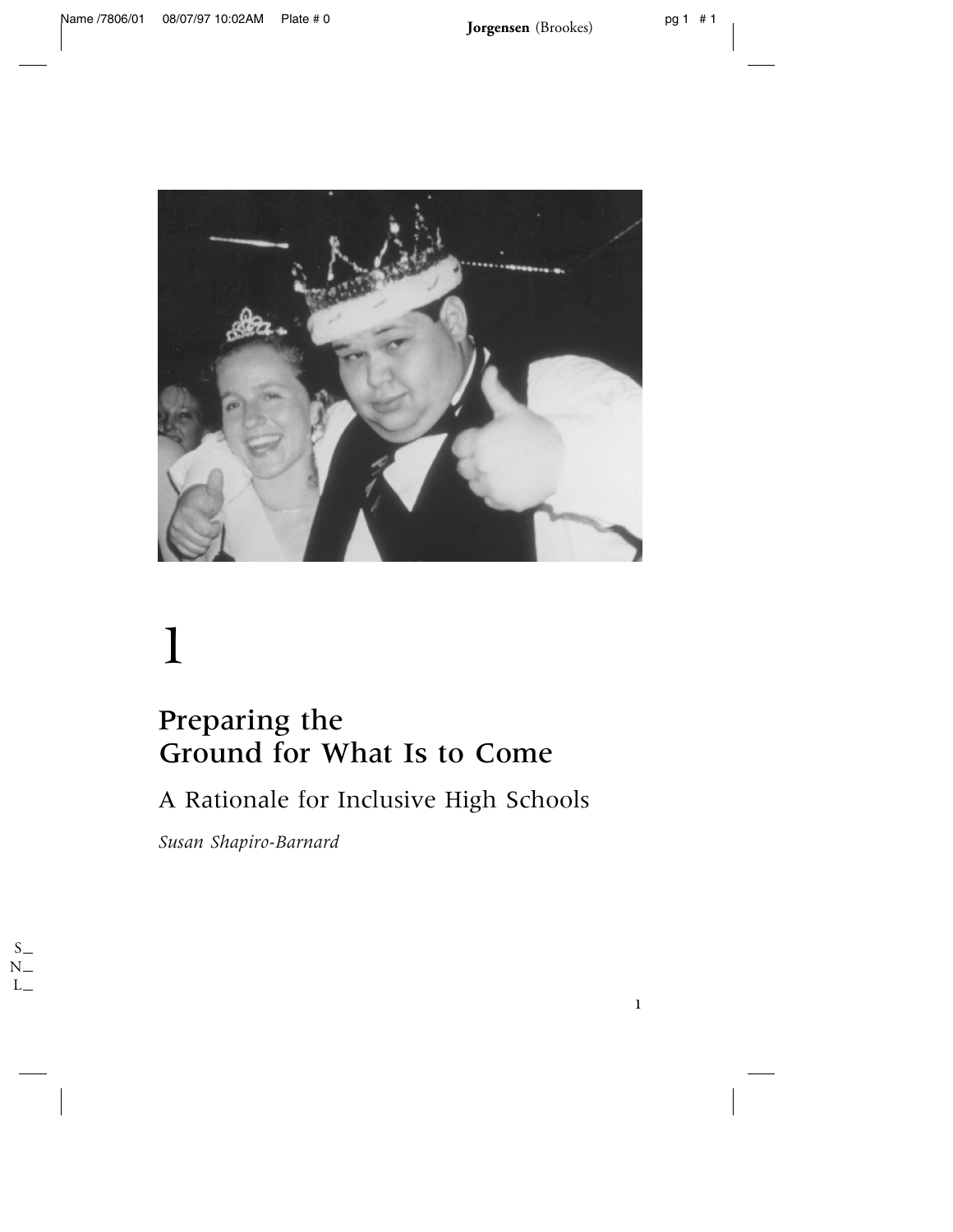#### 2 Shapiro-Barnard

''Those of us committed to education are committed not only to effecting continuities but to preparing the ground for what is to come.'' (Greene, 1988, p. 3)

# **Molly**

Molly is an eighth-grade student who takes all general education classes at the middle school in her town. Because she happens to have a disability, she is provided with a variety of supports. Both Molly and her parents expect that she will attend the local high school next year and continue to be supported in general education classes. However, they are worried that sharing these expectations at a school meeting will yield only a long silence. In the past, educators have supported Molly's participation in general education, but more recently they have shared concerns about the increased emphasis on content in high school classes. They do not believe that Molly will ''get anything out of them.'' Plans are already under way for Molly to spend a portion of her day in the high school's special education room, where the curriculum is ''more practical.''

In almost all instances, conversations about whether high school students with disabilities should be educated in general education classes begin with the premise that they should not. Often that premise holds until people can gather together enough evidence to the contrary. So, Molly and her parents must come to the next meeting prepared to prove that she can learn in general education classes. It is hard to imagine that a student without disabilities would need to do the same.

Imagine for a moment that our judicial system presumed people guilty until proved innocent. What would happen if people were treated as criminals until ample proof of innocence was provided? There would be outrage, accusations of rights denied, lawsuits, and pleas for a more just system. Fortunately, our judicial system does not operate in this manner. It presumes people innocent until proved guilty because that is the least dangerous assumption.

Leaving the courtroom and stepping back into the classroom, imagine that our educational system presumed students unable to learn in general education classes until it was proved otherwise. What would happen if students were excluded from general education until there was ample evidence to support their inclusion? Unfortunately,

This chapter was supported in part by Grants H158A1003 and H086J50014 from the U.S. Department of Education, Office of Special Education and Rehabilitative Services and the New Hampshire Department of Education, Partnerships for Educational Innovations. The opinions of the author are not necessarily those of the U.S. Department of Education or the New Hampshire Department of Education.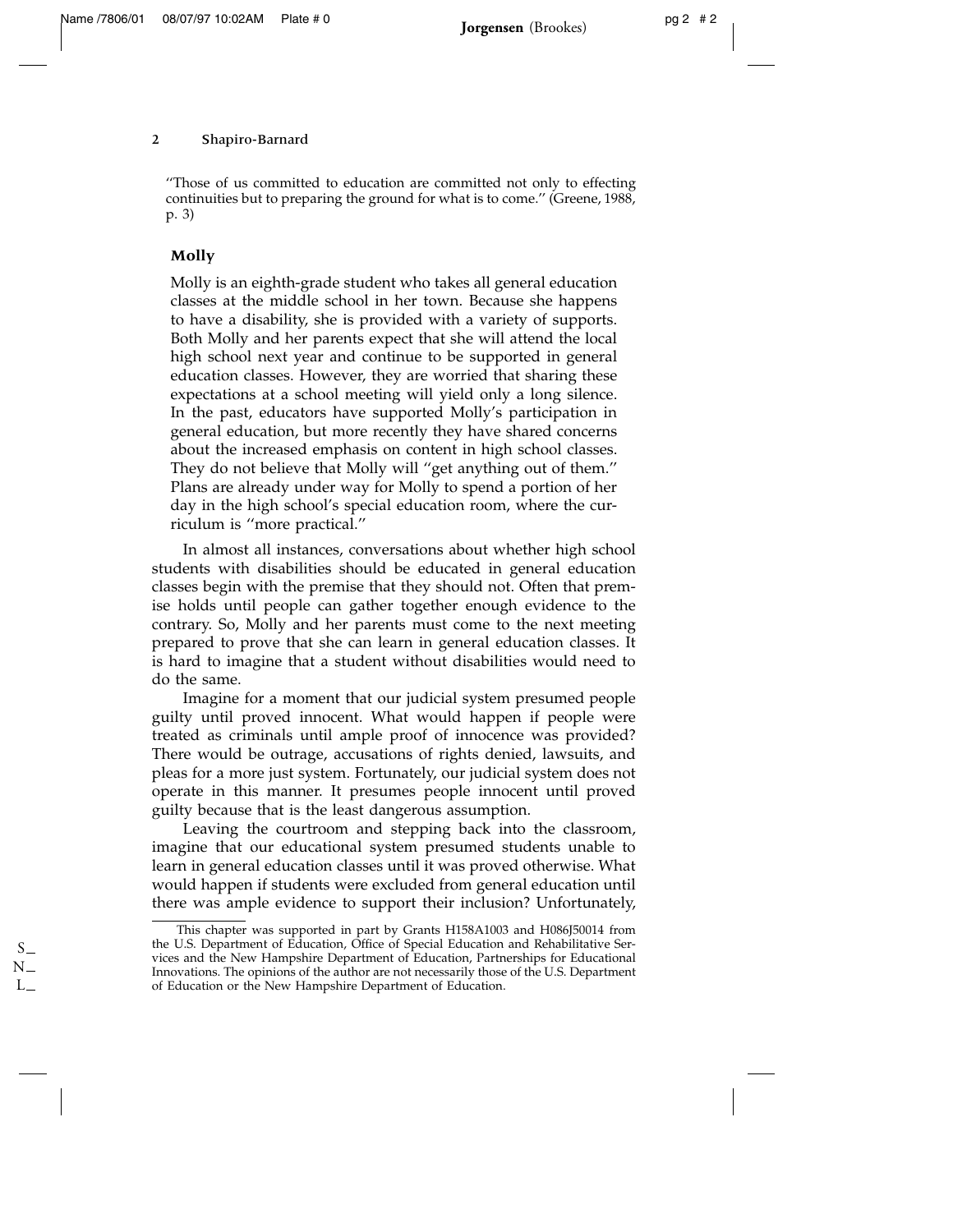**Jorgensen** (Brookes)

there is no need for imagination here. This is not a hypothetical situation.

Every day, students with disabilities are excluded from the mainstream of high schools. Only 30% of students ages 12–17 attend general education classes as compared with 50% of students ages 6–11 years of age (U.S. Department of Education, 1995). The unwritten rule seems to suggest exclusion unless it is proved that inclusion is appropriate. Ironically, there is also a written rule that is more like the premise of innocent until proved guilty: the law. The Individuals with Disabilities Education Act (IDEA) of 1990 (PL 101-476) states that students with disabilities must be educated in general education classrooms with appropriate supports and services unless it can be proved that they are unable to learn in that environment with those supports and services.

What will happen when Molly and her parents attend the next meeting and present the ways in which she benefits from being educated in general education classes, provide examples of how creative supports are successfully being utilized at the middle school, and cite court decisions that strongly support inclusive education? Probably, Molly will go to high school and be supported to take general education classes, but something else will happen, too. The field of vision will be narrowed as the question of inclusive education—a question that embraces both the efficacy and the humanity of our schools—gets answered with a list of benefits for an individual student with disabilities. The issue of inclusive education is larger than that. It does make sense for students with disabilities; but then so too does it make sense for students without disabilities, entire school communities, and the future of public education.

# **OVERVIEW**

S N L.

This chapter provides a rationale for inclusive high schools. But inherent in this exercise—defending the reasons high schools should be inclusive—are two dangerous assumptions. The first is that it is necessary to prove that students with disabilities can and should be educated in general education classes. The second is that the merits of inclusive education can be judged solely by the benefits that accrue to students with disabilities. We have been here before and we have been here for too long—debating who can learn and who has the right to be in school and defending inclusion for only students with disabilities.

Certainly, there is work to be done to adequately ensure that students with disabilities have equal access to educational opportunities. However, the nature of that work has changed dramatically. It is no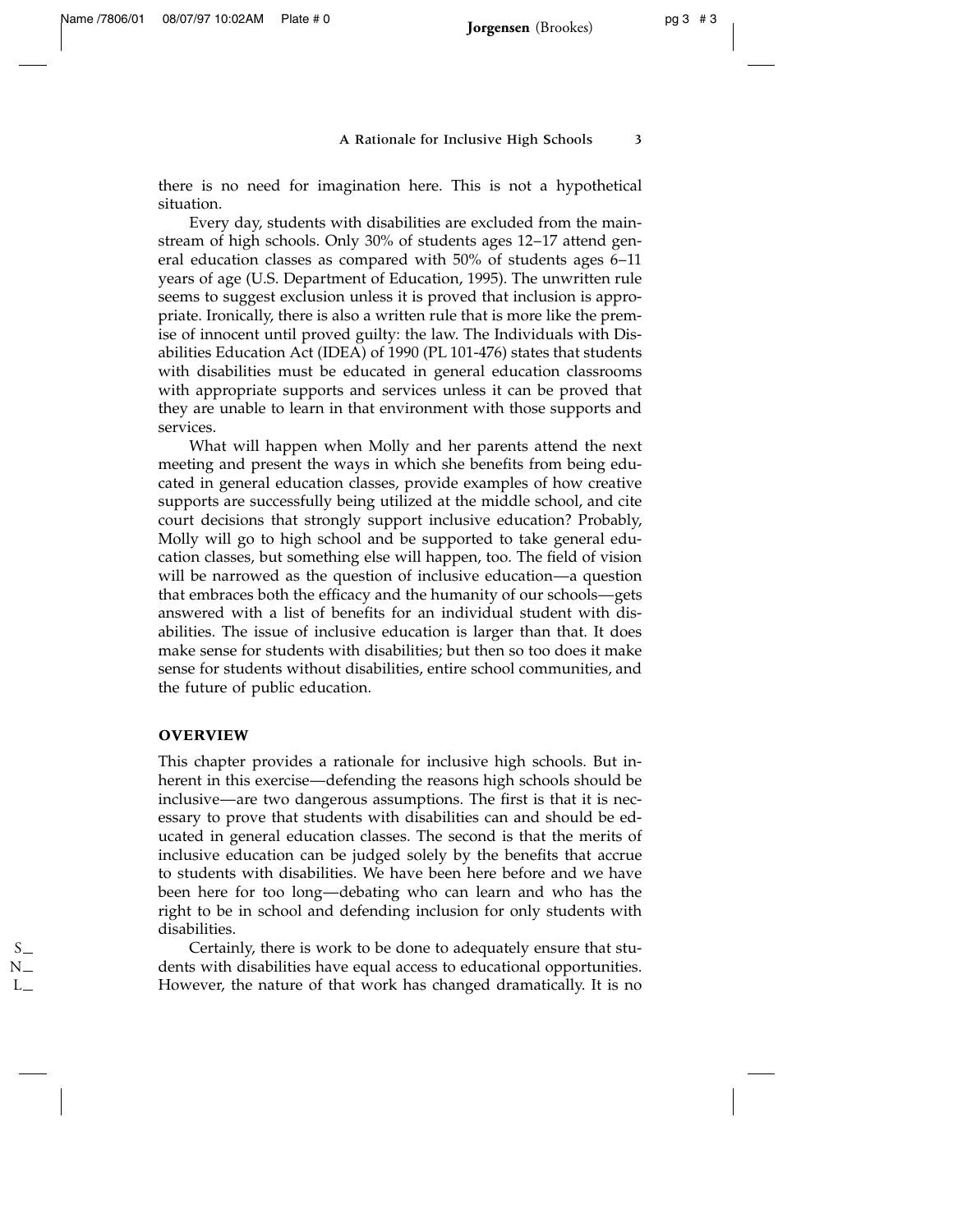4 Shapiro-Barnard

longer necessary to ask whether high school students with disabilities can learn in general education classes. Countless high school graduates throughout the United States have already answered this question. Instead, the task at hand is to better understand what students learn so that we can then determine how best to support them.

Although this chapter documents what students with disabilities learn in general education classes, it also advances a bolder, more encompassing thesis: that the only place where students with disabilities can learn what they need to learn to lead a productive adult life is the general education classroom and that inclusion benefits the entire school community. From this new point of view, we can begin to understand that school reform is incomplete unless it includes inclusive practices and values. $<sup>1</sup>$ </sup>

# **WHAT ALL STUDENTS LEARN IN HIGH SCHOOL**

Think about your own high school experience for a moment. What are the most important skills you learned? What lessons helped you become a successful adult? Perhaps you learned to manage time, organize materials, or work with other people. Perhaps you learned to read, to communicate ideas, or to locate resources for information. Or perhaps you learned to keep on going when the going got tough, to read people ''between the lines,'' or to defend your own beliefs. Most likely, your ability to convert moles to grams and your skills with a food processor are not the basis for your success.

Many adults say that the most frequently used and highly prized skills gained during their high school years are habits of learning and working such as inquisitiveness, diligence, collaboration, and critical thinking; content area knowledge, because learning about the world helps many people to find their place in it; and basic academic skills such as reading, writing, and mathematics (Sizer, 1992). Each of the aforementioned skill areas is addressed in the following discussion about what high school students with and without disabilities learn in general education classes.

# **STUDENTS ACQUIRE HABITS OF LEARNING AND WORKING**

The ability to recite poetry from memory, recognize famous artwork, and recall the date of the French and Indian War used to be trade-

<sup>1</sup> *Inclusion* is defined as all students being educated where they would be educated if they did not have a disability (i.e., in age-appropriate general education classes in their neighborhood school), with necessary supports provided to students, educators, and families so that all can be successful.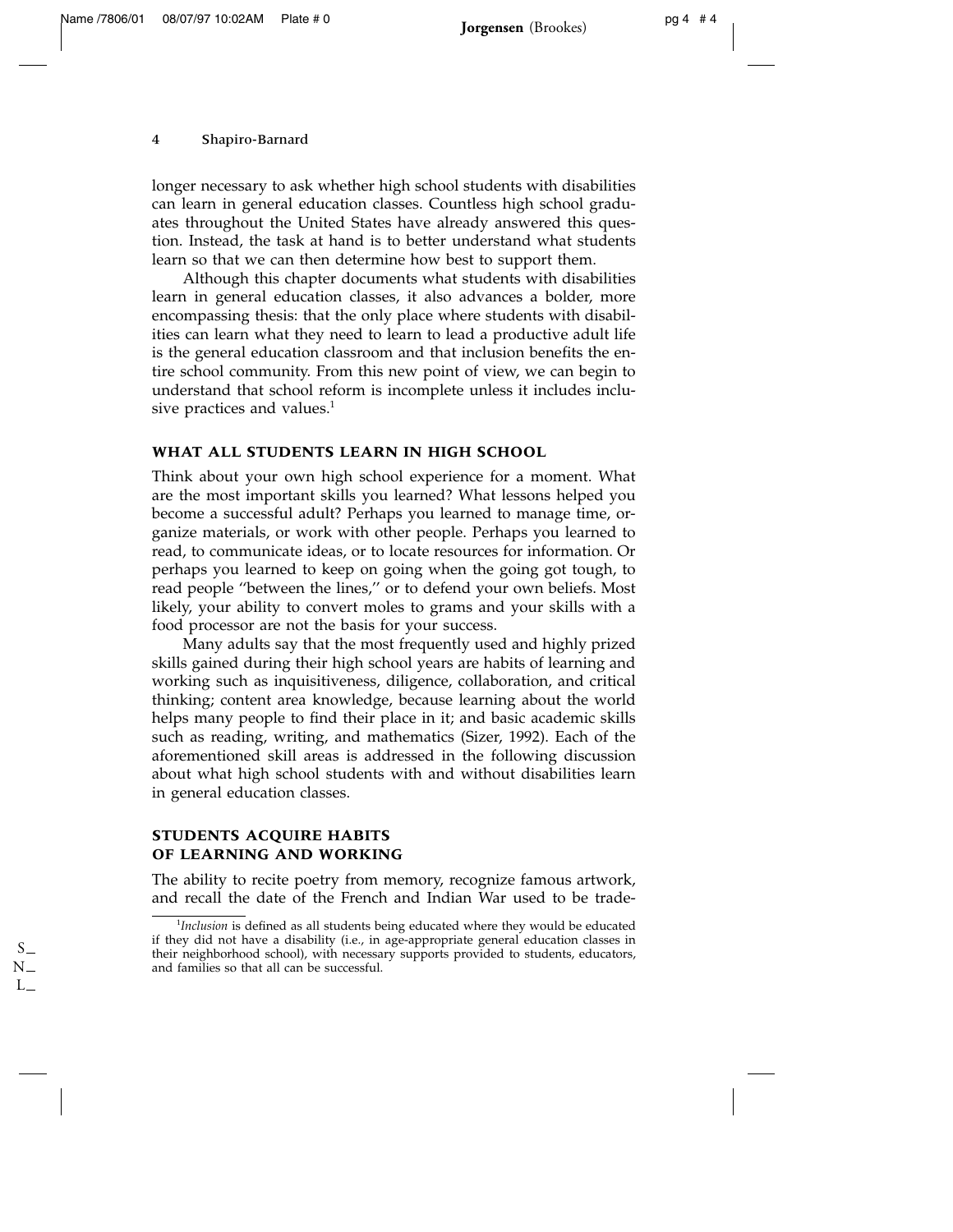marks of a well-educated person. But the world has changed, and new competencies have become important. The SCANS report, *What Work Requires of Schools* (U.S. Department of Labor, 1991), identified eight categories of attributes and skills related to success:

- 1. Identify, organize, plan, and allocate resources
- 2. Work with others

S N  $L_{-}$ 

- 3. Acquire and use information
- 4. Understand complex interrelationships
- 5. Work with a variety of technologies
- 6. Perform basic skills (e.g., read, write, perform arithmetic and mathematical operations, listen, and speak)
- 7. Perform thinking skills (e.g., think creatively, make decisions, solve problems, visualize, know how to learn, and reason)
- 8. Display personal qualities (e.g., responsibility, self-esteem, sociability, self-management, integrity, and honesty) (pp. xvii–xviii)

In response to these newly identified competencies, many schools are realigning their graduation outcomes with the skills necessary for success in the world. For example, one of the guiding principles of the Coalition of Essential Schools, a collection of high schools committed to meaningful school reform, is depth over breadth (Sizer, 1992). A school committed to this principle would not require its students to learn the facts about all past wars. Instead, a teacher might pose a series of questions for consideration: How do wars start? How do they end? When is war just? What is worth dying for? Students would then be required to synthesize information about past armed conflicts to develop a deeper understanding of war. This approach, reflecting new educational priorities, emphasizes thinking skills, not memorization (C. Fisher, personal communication, January 1997).

Talk like this makes lots of people nervous, especially people who contend that a well-educated person is one who has obtained a common body of knowledge that has been compiled and agreed on by other well-educated people. There is no need to worry, however. No student would want to come to school if the agenda for 12 years consisted of only the skills identified in the SCANS report (U.S. Department of Labor, 1991). It would be dreadfully boring to work with others to think, organize, and understand the relationships between nothing. Skills will always be best taught through content.

Depending on whether the context is special education or general education, the word *skills* can refer to two very different sets of abilities. Students with disabilities have been learning how to water plants, use the bathroom, memorize definitions, and write a check for what feels like forever in special education classrooms. The perception accompanying this learning is that the most important skills for stu-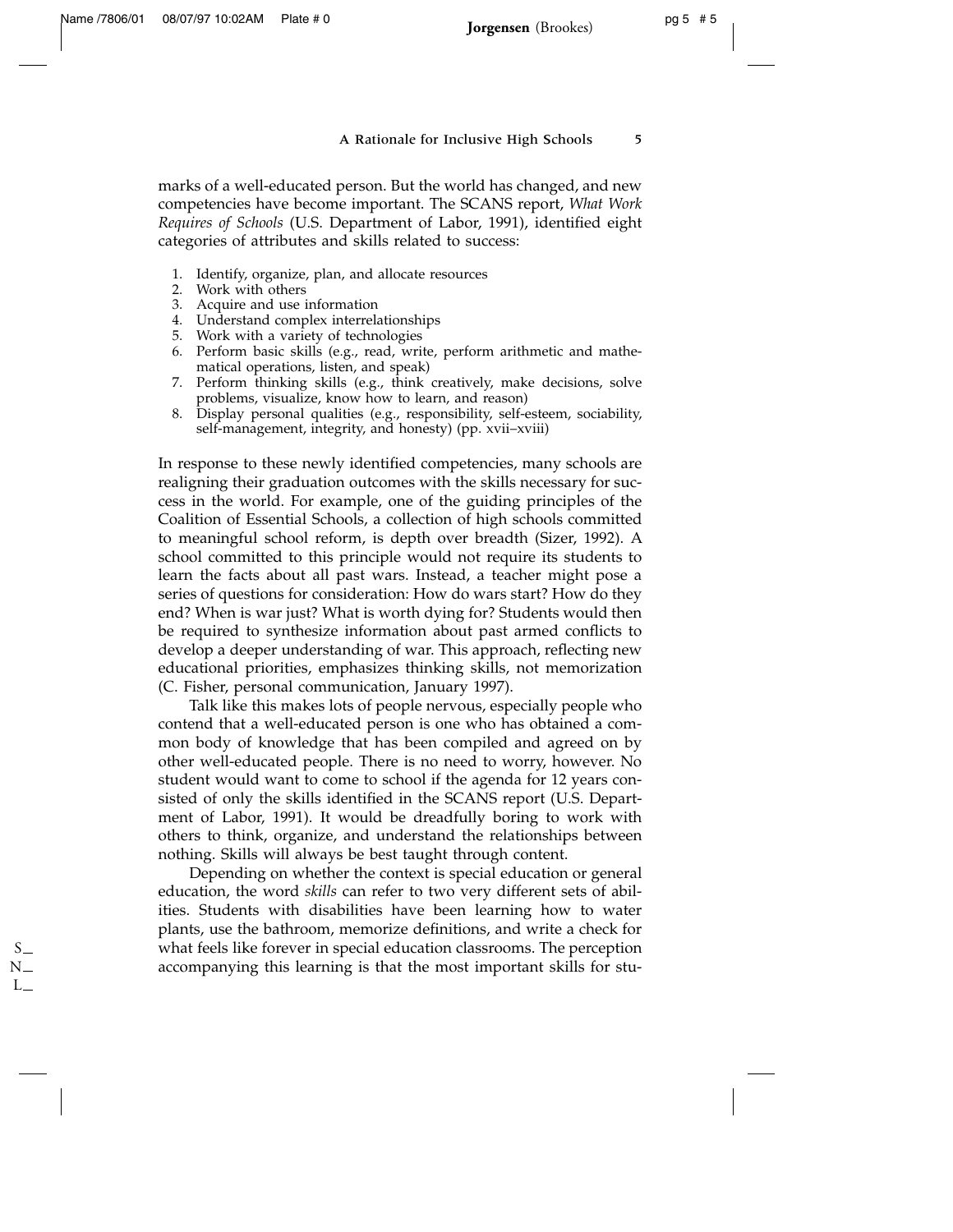S  $N_{-}$  $L_{-}$ 

# 6 Shapiro-Barnard

dents with disabilities to gain are the skills that students without disabilities already possess. These intentions are good, but the outcomes are not. Take, for example, the students who, in the name of gaining functional skills, are never taught to read (Koppenhaver, Coleman, Kalman, & Yoder, 1991). (Is there a more functional skill than literacy?) This instructional emphasis fuels the creation of separate curricula and classrooms and ultimately a readiness checklist for a student's inclusion into general education. It should come as no surprise that some students are never included.

Of course, learning to balance a checkbook and use a fork and knife are important. But these skills are not more important than learning how to work with people, what to do to stay motivated, or when to ask a question. That is where our professional thinking gets muddled as educators feel compelled to choose between one set of skills and the other when planning a student's education. This should not be the case. Having a disability should not mean needing to choose between thinking about manners and learning to think, working on saying hello and working with classmates, or learning to use a knife and learning to use a word processor. When mastering a traditional list of functional skills is deemed more important than developing effective habits for learning and working, students with disabilities are set up to fail. Research and testimony say that *a, b,* and *c* are key ingredients for success; but students with disabilities are being taught *x, y,* and *z*.

# **STUDENTS LEARN CONTENT AREA KNOWLEDGE**

Certainly there is nothing wrong—and lots right—with gaining knowledge for its own sake. Information about science, literature, history, business, health, and the fine arts is important. It is exciting, invigorating, and expansive—the very stuff of learning. Knowledge helps students identify areas of interest that may lead to future hobbies or provide career direction. It is what people think about, talk about, and write about. Therefore, it is important that schools do not abandon teaching knowledge for its own sake as they redefine learning for the 21st century.

However, the notion of getting through the curriculum has become anachronistic as the amount of information in the world has begun to grow faster than people can learn and absorb it. Perhaps there was a time when students could be taught all that was known about science, but that era is long past (Wiggins, 1989). Thus, educators recognize that teaching students how to gain knowledge by supporting their efforts to develop effective personal habits for lifelong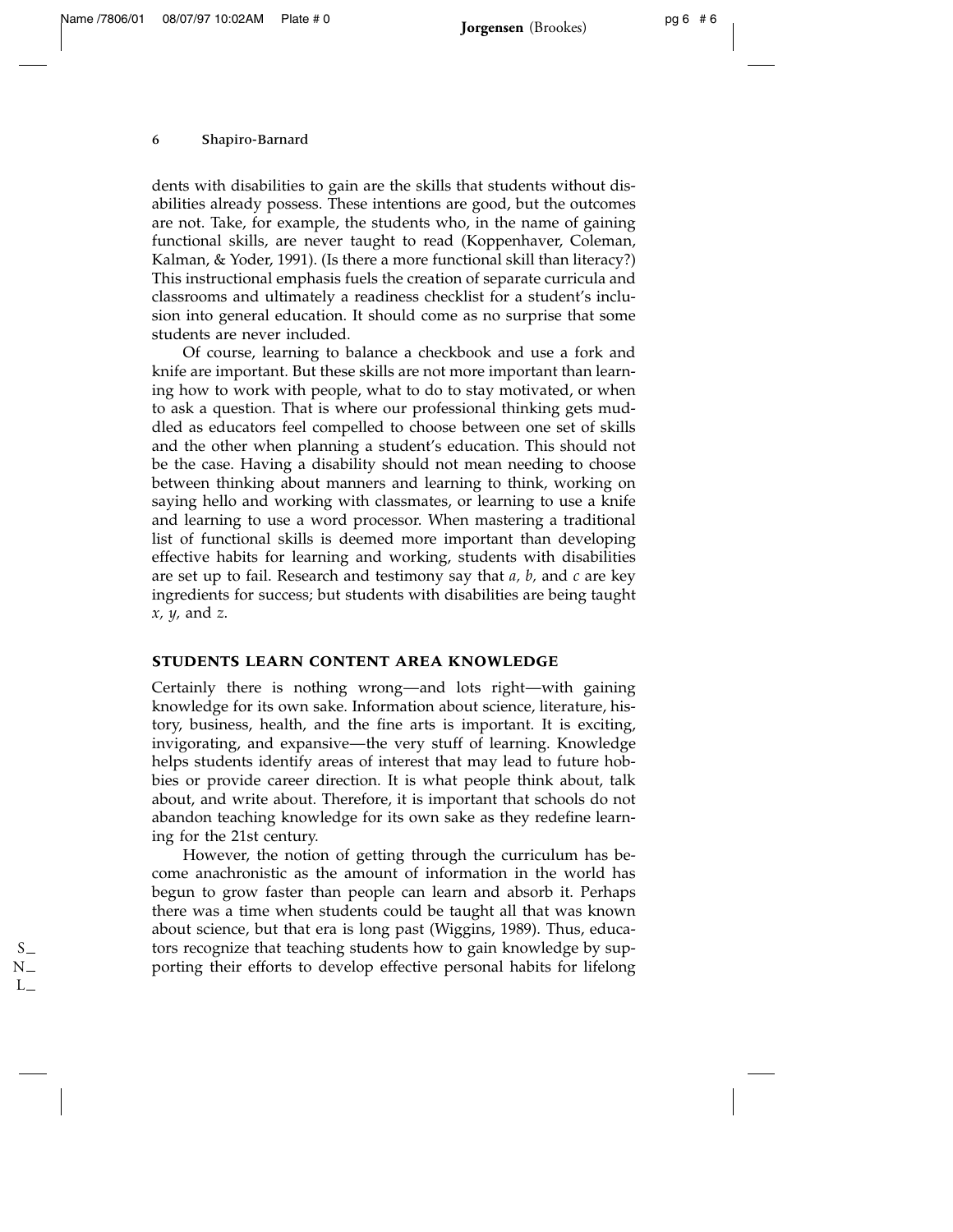**Jorgensen** (Brookes)

learning is essential. Knowledge is important for its own sake, absolutely. It would be a sad day if people stopped studying insects, other cultures, and economic principles. But knowledge also holds the attention of students so that habits of learning and working can be acquired. It serves as both a vehicle for learning and a destination.

Recognizing the dual purpose of learning content area knowledge—for its own sake and for the sake of learning how to learn—is important especially as it pertains to students with disabilities. Students with disabilities are often denied access to general education classes on the basis that they will be unable to learn the content being taught. Think back to Molly's team for a moment. Many of the educators were concerned that the general education curriculum would not be meaningful for her, so a special education class was recommended.

Ironically, the reasons for suggesting a special education class— Molly's alleged need for more practical learning—strongly justify Molly's taking general education classes. Like all students, Molly needs to learn to work independently and with her peers, to manage time and materials, to contribute thoughts and hear the thoughts of others, and to solve problems and rethink solutions—in short, to function in the real world. So, if it is true that the process of learning provides all students with lifelong skills for working and learning, then the argument for excluding Molly on the basis that she needs a more practical curricular emphasis proves obsolete. The content area knowledge taught in heterogeneously grouped general education classrooms supports all students to acquire important habits of working and learning. The very stuff that Molly needs.

Is this the only reason Molly should be included in general education classes? Is it only the acquisition of skills that warrants the learning of knowledge for students with disabilities? Goodlad and Oakes (1988) challenged educators: ''We must rid ourselves of the dangerous notion that individual differences, such as in interests and rate of learning, call for substantially differentiated curriculums'' (p. 19). Like others in the field who criticize the practices of ability grouping and tracking (e.g., Wheelock, 1992), Goodlad and Oakes argued that our schools and the students within them are too often organized based on the misconceptions that educators hold about learning and who can do it. On making knowledge accessible for all students, Goodlad and Oakes stated,

It is helpful for both the public and the professionals to understand that the general laws of the land imply equal access not only to schools but to the education schools are supposed to provide. Further, state documents on schooling almost always include the concept of equity in some form and

S N

 $L_{-}$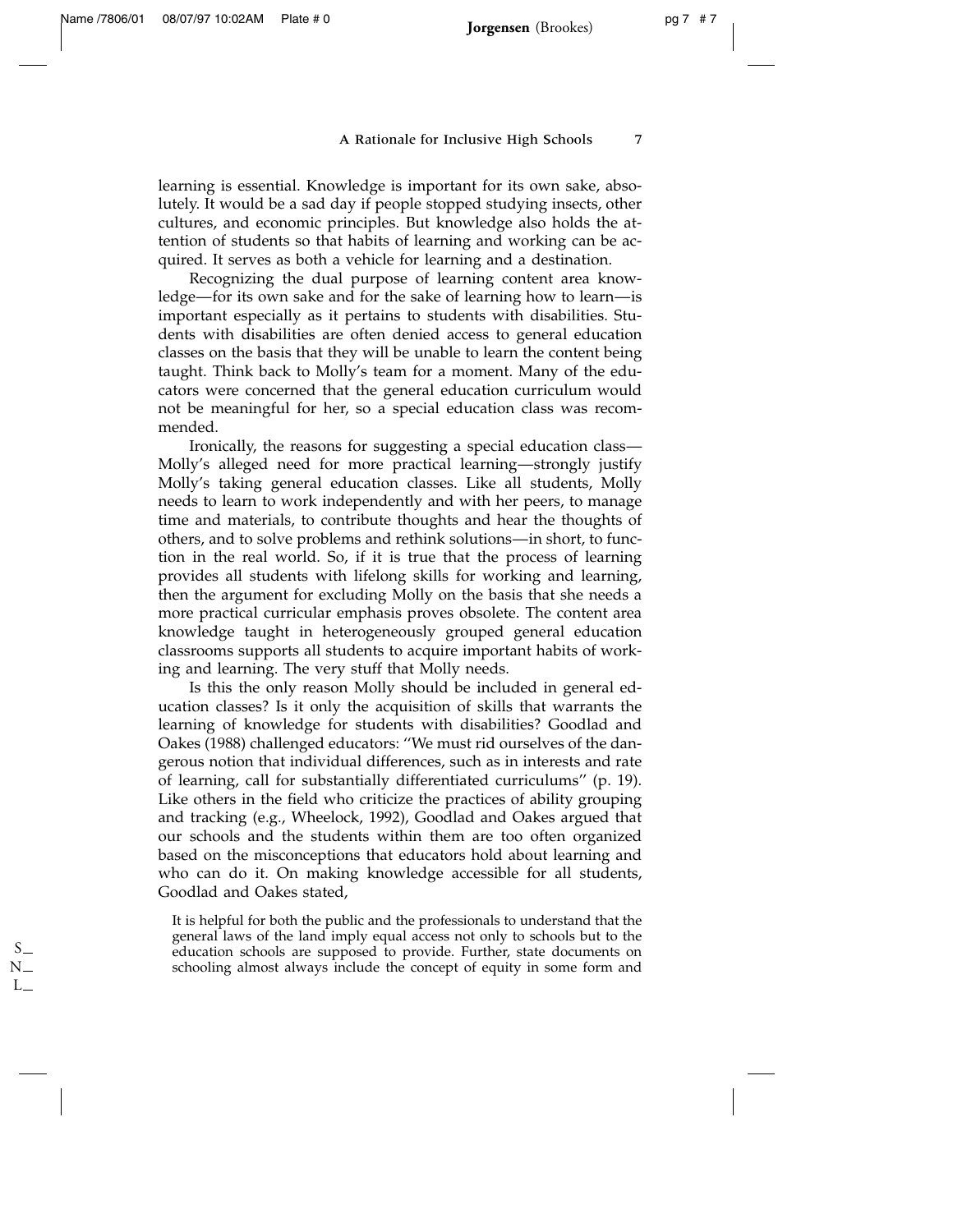S  $N_{-}$  $L_{-}$ 

#### 8 Shapiro-Barnard

admonish school boards and educators . . . to eschew practices that discriminate against students because of their race, ethnicity, or religion. (1988, p. 20)

Disability must be added this list. The inextricable linking of a student's disability with the student's access to knowledge is unsound educational practice. All students have the right to attain knowledge. Even those who do not yet have a reliable mode of communication. Even those whose behavior greatly challenges us on a daily basis. Even those who have been labeled as having mental retardation. Not because research has proved that all students can learn all things, but because research has not proved that all students cannot. To assume that someone cannot learn something is to assume that there is no other way to teach it. It suggests a false precision for evaluating the knowledge and skills that a student has gained. It assumes that there is an accurate tool for measuring human growth, which of course there is not. An English teacher once commented,

When I first learned that Lars would be in my sports literature class, I was nervous. I didn't know what to expect from him, nor did I know how to get this information. He had a little board that he used to communicate. At first I felt he would be better off in a resource room learning how to use that board than he would be in my class reading and writing about football. He never seemed to be listening or interested in our class discussions. But one day Lars starting pointing to letters on the board. Apparently, he is a big fan of the Patriots.

This story exemplifies a decision-making model called ''the criterion of the least dangerous assumption'' (Donnellan, 1984, p. 141). The theory underlying this model is that, in the absence of reliable and valid data about students' capabilities, the least dangerous assumption should be made. In other words, the assumption that should be made is the one that will do the least amount of harm, should it later be realized that the assumption was wrong.

A case in point related to the gaining of knowledge: It is sometimes difficult to determine whether a student with disabilities is actually learning content area knowledge. Therefore, in the absence of reliable and valid data, an assumption must be made. There are two options. First, it can be assumed that a student cannot learn knowledge, and subsequent decisions about course selection and learning priorities can be based on this assumption. But what if the assumption proves to be incorrect? What if the student does not enroll in academic classes, because it is assumed that he or she is unable to learn that kind of knowledge, and then it is discovered at some time in the future that the student could have learned this information? What has been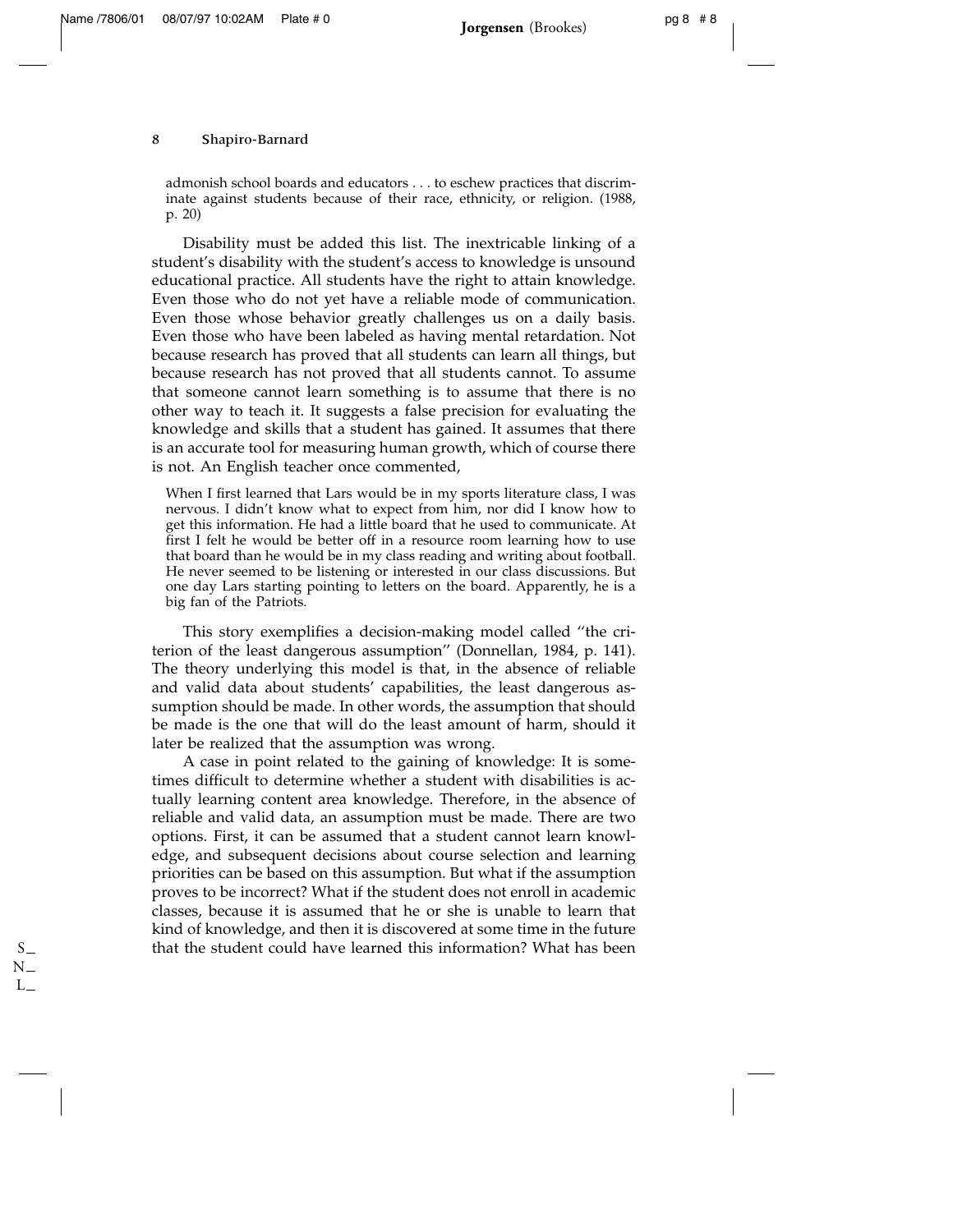**Jorgensen** (Brookes)

lost? Most people answer, "The student's education," "The opportunity to go to college,'' or ''12 years.'' Fortunately, there is another option. Educators can assume that a student can learn content area knowledge and therefore support the student to do so. What is lost if this assumption proves to be incorrect? The answer most people give is, ''Nothing.''

That is what makes the assumption of competence less dangerous than the assumption of inability. That is why all students must be included and supported to learn. However, there are still those who answer that time, money, and effort are lost in the second scenario and that these precious resources could have been better spent educating another student. There is nothing about this thinking that is not terrifying. And there is no sentiment further from the foundations of public education. Scores of students pass through the doors of public schools every day. Some leave school and go to work in movie theaters. Others cure diseases. A few eventually commit crimes. What are the criteria for resources being well spent? Are time and money wasted when high school graduates end up in jail? When high school graduates do not go on to college? When high school graduates do not vote?

People do not enter the field of education for the school lunches. People become teachers because they care about students and learning and because they are able and willing to believe in young people's potential. To teach is to take a leap of faith—sometimes small, sometimes not so small—and to believe that all students can learn and are therefore worthy of being taught. There is no way to predict the outcomes of education for any student. (If there were a way, would we use it?)

Students with disabilities have spent years trapped in special education classes, remedial classes, and/or lower-level general education classes where functional curricular goals (e.g., hand washing) have been prioritized to the exclusion, in some cases, of other learning. This is inappropriate. Students with disabilities have the right to learn meaningful functional skills as well as gain knowledge, to utilize that knowledge to gain skills for learning and working, and, as discussed in the following section, to learn basic academics. Ability grouping and tracking have harmed students with disabilities greatly because their right to gain this wide variety of skills—skills that are best acquired in general education classes—has been put on hold, at least until the goals listed on the individualized education program are mastered.

S N  $L_{-}$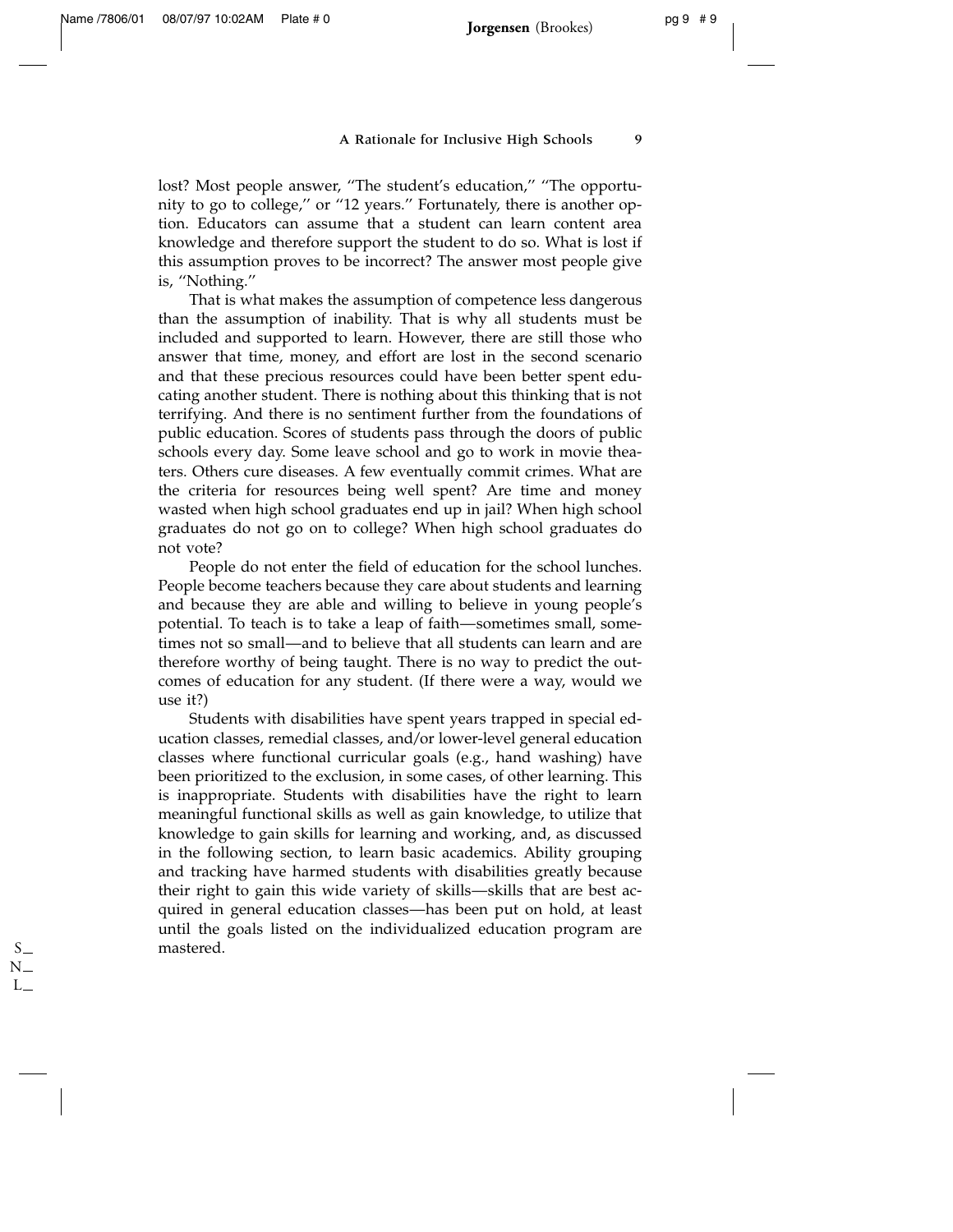10 Shapiro-Barnard

#### **STUDENTS LEARN BASIC ACADEMIC SKILLS**

#### **Frank**

Frank is a 52-year-old man who has a lot of interests and a lot of labels. He lives alone in an apartment but receives numerous supports and services to assist him with the demands of daily living. Last month a worker from an adult services agency taught him how to use the microwave oven in his kitchen. Prior to that, he learned to program his videocassette recorder. Frank was asked what he would like to learn next. His answer, without any hesitation, was, ''I want to learn to read.''

Literacy is a national goal for all Americans. The U.S. educational agenda set forth in Goals 2000: Educate America Act of 1994 (PL 103- 227), states that, by 2000, ''every adult American will be literate.'' Most people learn to read in school. Frank attended a school. Why didn't he learn to read? To begin with, no one expected him to read. In addition, no other students at his school were reading.

In a keynote address at the 1996 National Equity and Excellence Conference, Deborah Meier, former principal of Central Park East Secondary School in New York City and author of *The Power of Their Ideas* (1995), described her experience of learning how to drive a car. She explained that, like many children, she spent endless childhood hours in the family car, where she had the opportunity to watch her parents driving. Although she was not yet old enough to drive, there was always the expectation that she would someday do so. No one doubted that. Meier suggested that these two conditions—the opportunity to watch an expert and high expectations—are two conditions necessary for learning (Meier, 1996).

Meier also talked about baseball. As a child, she attended many professional games, and, although she had countless opportunities to watch the experts, she never learned to play baseball. Why? She argued that, unlike the expectations that were held for her brother, no one expected that she would ever play. The first condition for learning was met, but not the second. Perhaps the reason Meier did not learn to play baseball is the same reason some students with disabilities do not learn in general education classes. The models are in place, but the expectations for learning still tend to remain low. Once again, the first condition for learning is met, but the second is not.

When students with disabilities are educated in special education classes, both conditions for learning are usually absent because there are few experts to watch and learn from, and expectations for learning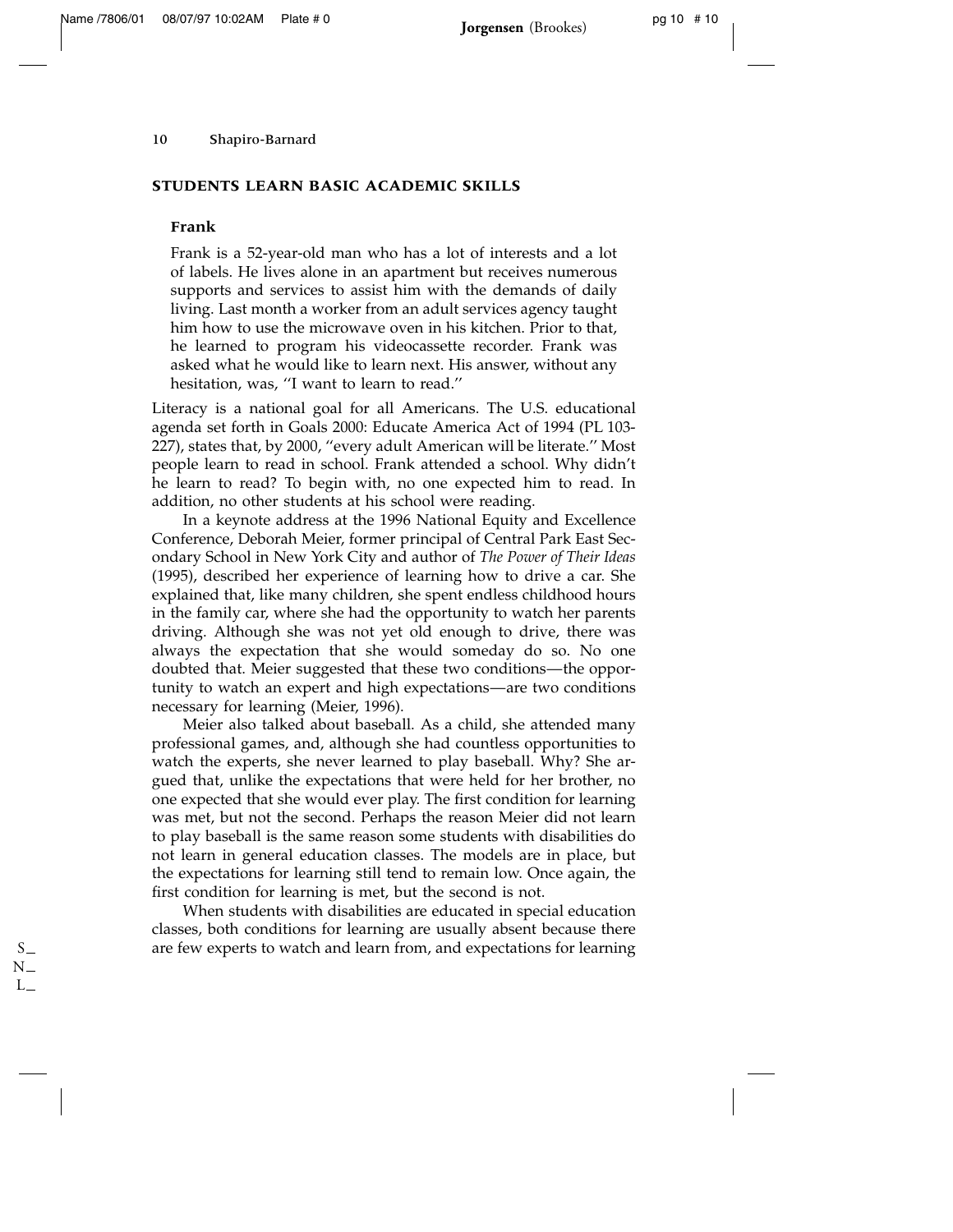are low or nonexistent. If literacy skills are addressed at all, then there is usually only a sincere hope, not a solid expectation, that students will someday be able to read well. Hence Frank's dilemma.

Reflecting on the way in which people learn to read, Smith wrote,

That we learn from the company that we keep is common everyday wisdom. Every parent knows that children learn to talk exactly like their friends. They also learn to dress and behave and perceive the world in exactly the same way their friends do. It is impossible to prevent them from doing so. No matter how much of their day children hear their parents or their teachers talking, they will not learn to talk as their parents or their teachers talk—at least not as long as they see themselves as being more like their friends than like their parents or teachers. . . . I have characterized this coming to be like the company we keep as ''joining the club.'' Children learn to talk by their membership in the "spoken language clubs" made up of the people they will come to talk like: first family, then friends. And children learn to read and write if they join the ''literacy club,'' literally identifying themselves with people who read and write. (1992, p. 434)

Students learn basic academic skills when they are expected to do so, when there are adequate models around them, and when necessary supports and modifications are in place. These factors are not present in the special education classroom.

# **HOW INCLUSION BENEFITS ENTIRE SCHOOL COMMUNITIES**

To say that inclusive education benefits school communities—by improving the lives of students with disabilities, more efficiently allocating resources to support a greater number of learners, and merging the systems of special education and general education—would seem to state the obvious. Heaps of evidence and endless examples of these outcomes can be found in schools throughout the United States. To say, however, that inclusive education benefits school communities by creating a culture where belonging is a necessary condition for quality education does not seem to state the obvious, though increasingly it is recognized as stating the truth (C.M. Jorgensen, personal communication, June 1994; Kunc, 1992).

# **Inclusion Is Not Merely an Instructional Practice**

Once upon a time, there was a high school where all students were included and school reform and restructuring efforts were well under way. But students were mean to one another. They came to school afraid of being picked on for their differences. It was a high school that carefully crafted structures, schedules,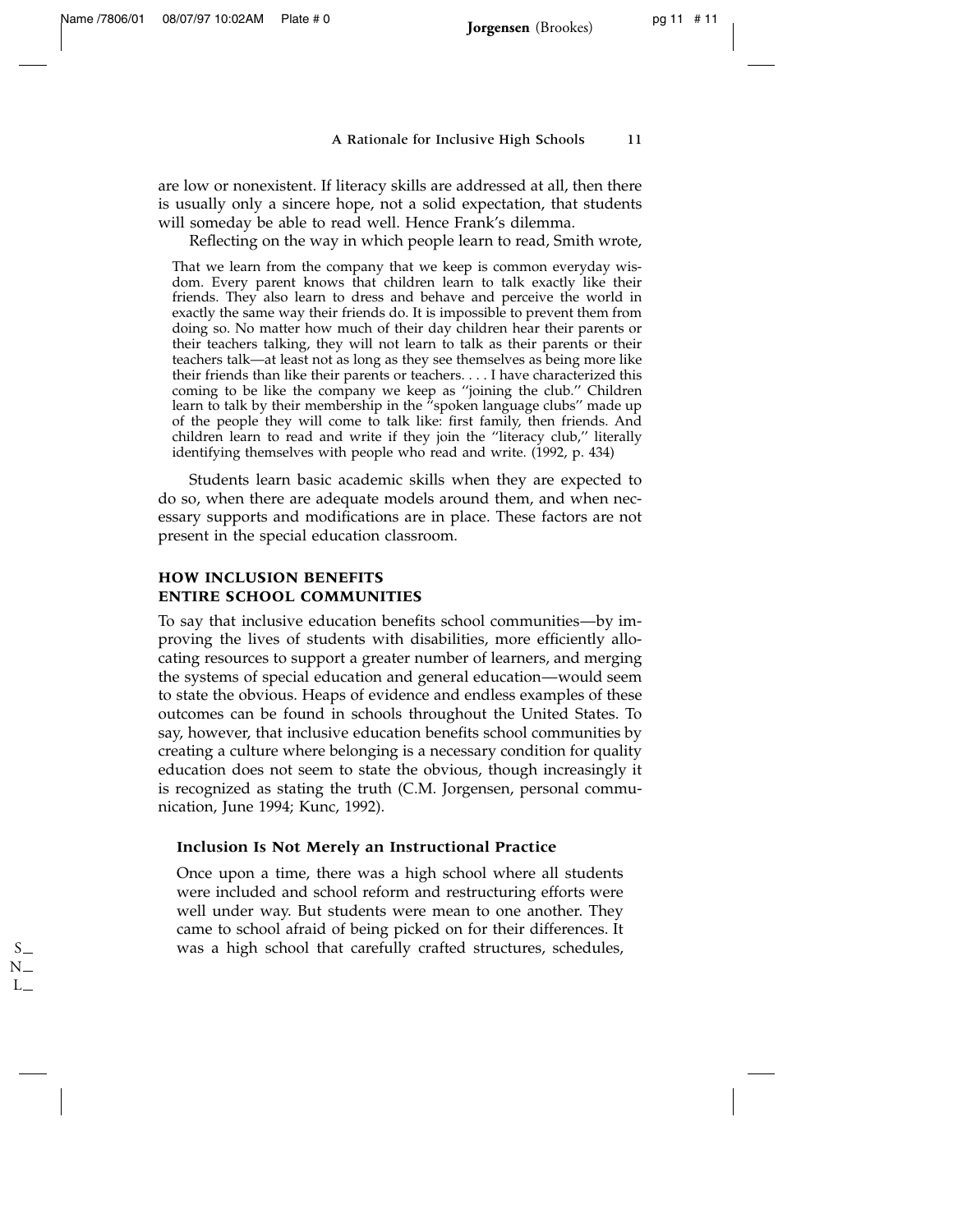S  $N_{-}$  $L_{-}$ 

#### 12 Shapiro-Barnard

and assignments but forgot about climate. All students were educated together, more because they were organized that way and less as a result of diversity being valued.

This story is a reminder that inclusive learning communities are not created simply by employing state-of-the-art instructional practices. Attention to the culture of the learning community is equally important because innovative structures and strategies are greatly discounted in an atmosphere that continues to reward sameness and conformity. In an atmosphere that continues to see difference as a liability. In an atmosphere that continues to believe only some people are different. For many years, students with and without disabilities have been sorted based on personal characteristics—some that are valued in school (e.g., having strong linguistic intelligence) (Gardner, 1983) and others that are not (e.g., having Down syndrome). Inclusive schools undo these artificial divisions by embedding into the school culture a value that ''no one is perfect, but everyone is okay'' (Dillon et al., 1993, p. 29).

Schools looking toward the future do not need educators who simply agree that diversity is a good thing, because these educators will organize disability awareness weeks and contain diversity in curricular units. Schools need educators who value diversity as a result of their own life experience, who understand that ''diversity is in everyone's best interest'' (N. Kunc, personal communication, November 1996).

Perhaps inclusion will continue to be seen as just another educational philosophy until those who do not yet embrace it are themselves discriminated against. Perhaps it is only at this point that inclusion moves out of the educational realm and into the realm of social justice. Perhaps I do not care if you are devalued for communicating with a computer until I am devalued because I am female. Or gay. Or old. Or of Asian descent. Or overweight. Or simply not like you.

Inclusive education benefits school communities by bringing attention to the issue of belonging and by reminding us that the capacity of schools to host meaningful learning opportunities parallels our attention to this matter. Even if there were no students with disabilities, the culturing of inclusive schools would still be important because the entrance of students with disabilities into general education classes does not signify the presence of diversity in the school; it recognizes and affirms the diversity that has always existed. As a result, people are less bound by false ideals of normalcy, are less fearful of expressing their own uniqueness, and thus are more able to learn.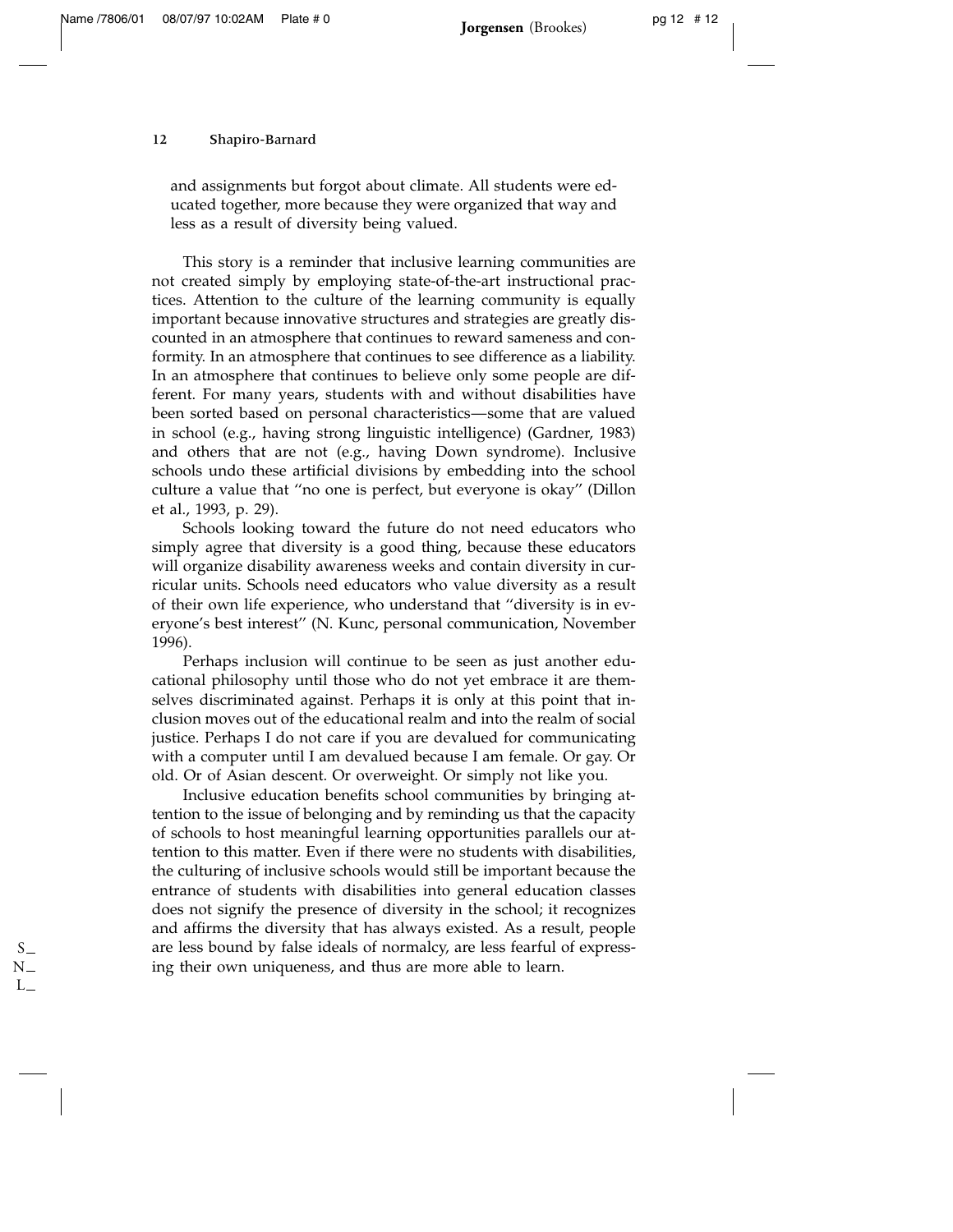Have you ever walked into a McDonald's restaurant and asked for a grilled cheese sandwich? They will tell you it's not on the menu. If you tell them that what you really want is just a piece of cheese melted on a bun, they will say they are sorry, but they cannot do that. You offer to buy a cheeseburger but ask them to hold the burger, and they will say okay but look very nervous.

Change is hard. Changing schools is harder. When change hovers nearby, the structures and systems in schools that are most protected are usually those most in need of alteration—the issues we gloss over with rhetoric. We fly banners from the flagpole that invite celebrations of diversity. We announce to parents that we believe all students have unique gifts and talents. Then we walk back into the classroom and prepare students to take standardized achievement tests so that we can see which kids have been filled up with the most information.

Struggles in education are not limited to disability-related initiatives. We need to do more than repair special education; we need to transform general education. History reminds us that we have changed schools before and that we will change them again, but this time there is a notable difference. We are restructuring education for all students, not just most of them, and our efforts are proving successful.

This chapter has described both the learning that occurs in general education classes and the importance of that learning for all students, even those with long labels and thick student files. It has proposed that inclusive education benefits entire school communities, not only students with disabilities, most significantly through the creation of a school culture that values diversity. And though the work of building inclusive high schools is well under way, it is far from completed. Molly is still a high school student with a disability who is included. Can she someday be just a high school student?

In the chapters that follow, strategies for making an inclusive vision a reality are shared, including changing the role of special educators, developing inclusive curriculum, creating an environment in which social relationships can flourish, embedding self-determination into the general education curriculum, abolishing separate community-based instruction for students with disabilities in favor of community learning experiences for all students, and establishing an inclusive graduation planning system.

#### **REFERENCES**

S N  $L_{-}$  Dillon, A., Tashie, C., Shapiro-Barnard, S., Schuh, M., Jorgensen, C., Dixon, B., & Nisbet, J.A. (1993). *Treasures: A celebration of inclusion.* Durham: University of New Hampshire, Institute on Disability.